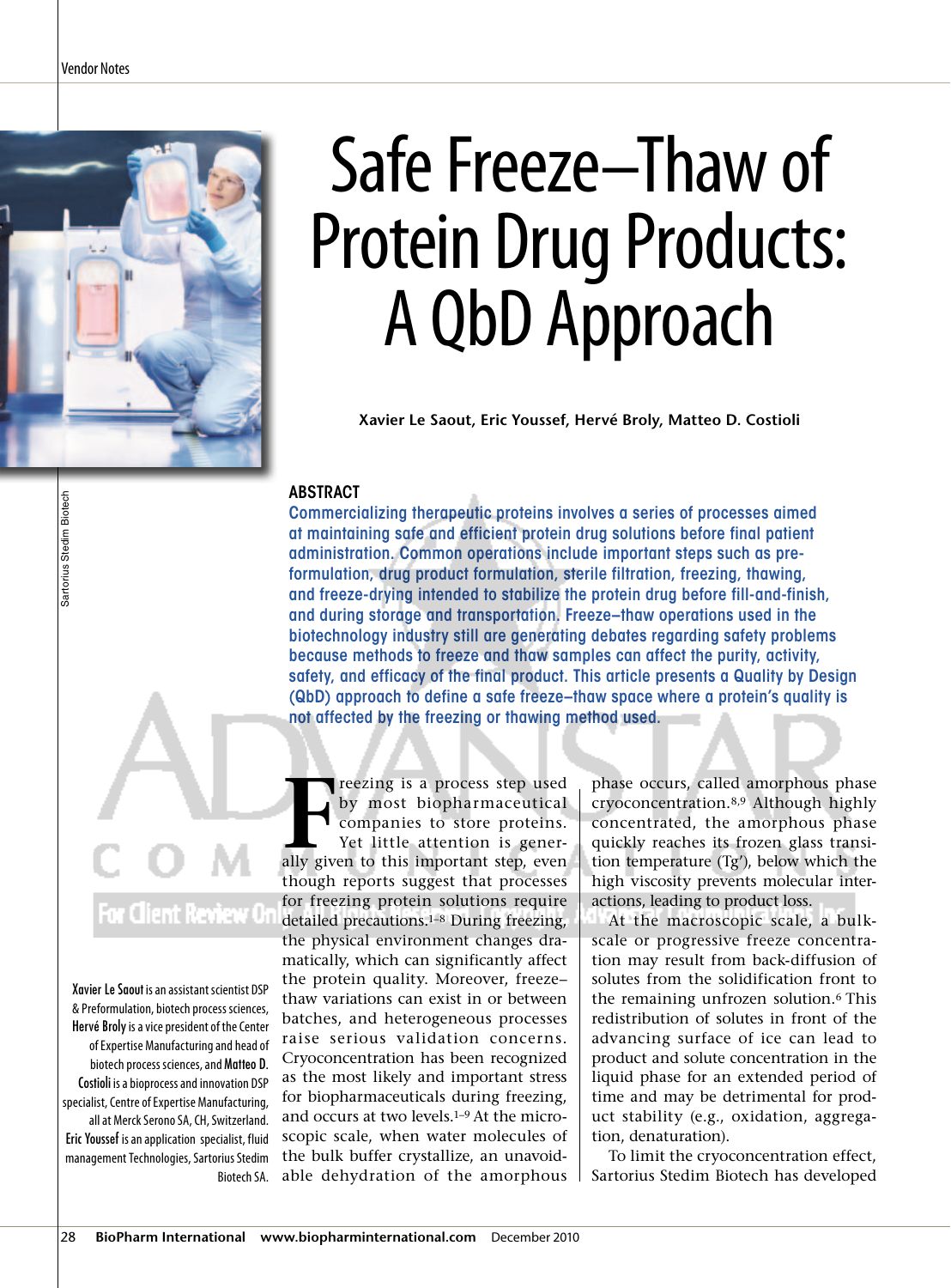| Run order | <b>Freezing rate</b><br>(h) | <b>Thawing</b><br>rate (h) |
|-----------|-----------------------------|----------------------------|
| 1         | 10                          | 2                          |
| 2         | 2                           | 2                          |
| 3         | 10                          | 10                         |
| 4         | 6                           | 6                          |
| 5         | 6                           | 6                          |
| 6         | 2                           | 10                         |
| 7         | 6                           | 6                          |
| 8         | 6                           | 6                          |
| 9         | 2                           | 6                          |
| 10        | 6                           | 10                         |
| 11        | 6                           | 6                          |
| 12        | 10                          | 6                          |
| 13        | 6                           | 6                          |
| 14        | 6                           | $\overline{2}$             |

Table 1. Two factors, freezing and thawing times, were studied for their damaging effects on proteins

Figure 1. A) Laboratory-scale Celsius S3 system B) Celsius-Pak insertion inside the S3 module.



the Celsius Control Freeze Thaw (CFT) technology: a single–use system for controlling the freezing and thawing rate at manufacturing- and laboratory-scale.7 With this system, the ice crystal growth rate in the direction of the heat flux is sufficient to prevent back-diffusion of solutes from inter-crystalline space into the liquid bulk, thus minimizing the bulk-scale cryoconcentration.9

**Figure 2.** Temperature profile of the freezing phase for the best case point (2 h freezing and 2 h thawing) generated with the S3 system. Solid line: interferon; dashed line: set point; dotted line: heat-transfer fluid temperature.



In this article, we evaluate the suitability of the laboratory-scale Celsius S3 system as a screening tool for determining a safe freeze–thaw space where a protein's quality is not affected by the freezing or thawing method used.

# MATERIALS AND METHOD

## **Design of Experiment (DoE) Approach**

To define the freeze–thaw space for each studied molecule, a two-factors, two-levels face centered composite surface response was applied as described in Table 1. The two factors investigated were freezing and thawing rates and the response was the aggregates content as determined by size exclusion high throughput liquid chromatography (SE-HPLC). These screening conditions were generated by Minitab factorial designs to identify significant main effects and interactions among the two variables.

This approach was applied to four different molecules: an interferon (IFN), two monoclonal antibodies (MAbs), and an Fc-fusion protein. To increase the reliability of the statistical output, each condition was performed twice.

### **Freeze and Thaw Runs**

Freeze and thaw cycles were run using the Celsius S3 system and the 30-mL Celsius-Pak bags equipped with a thermocouple, allowing aseptic temperature measurements during freeze–thaw operations.

The Celsius S3 system is a laboratory–scale tool specifically designed for scale-up and



m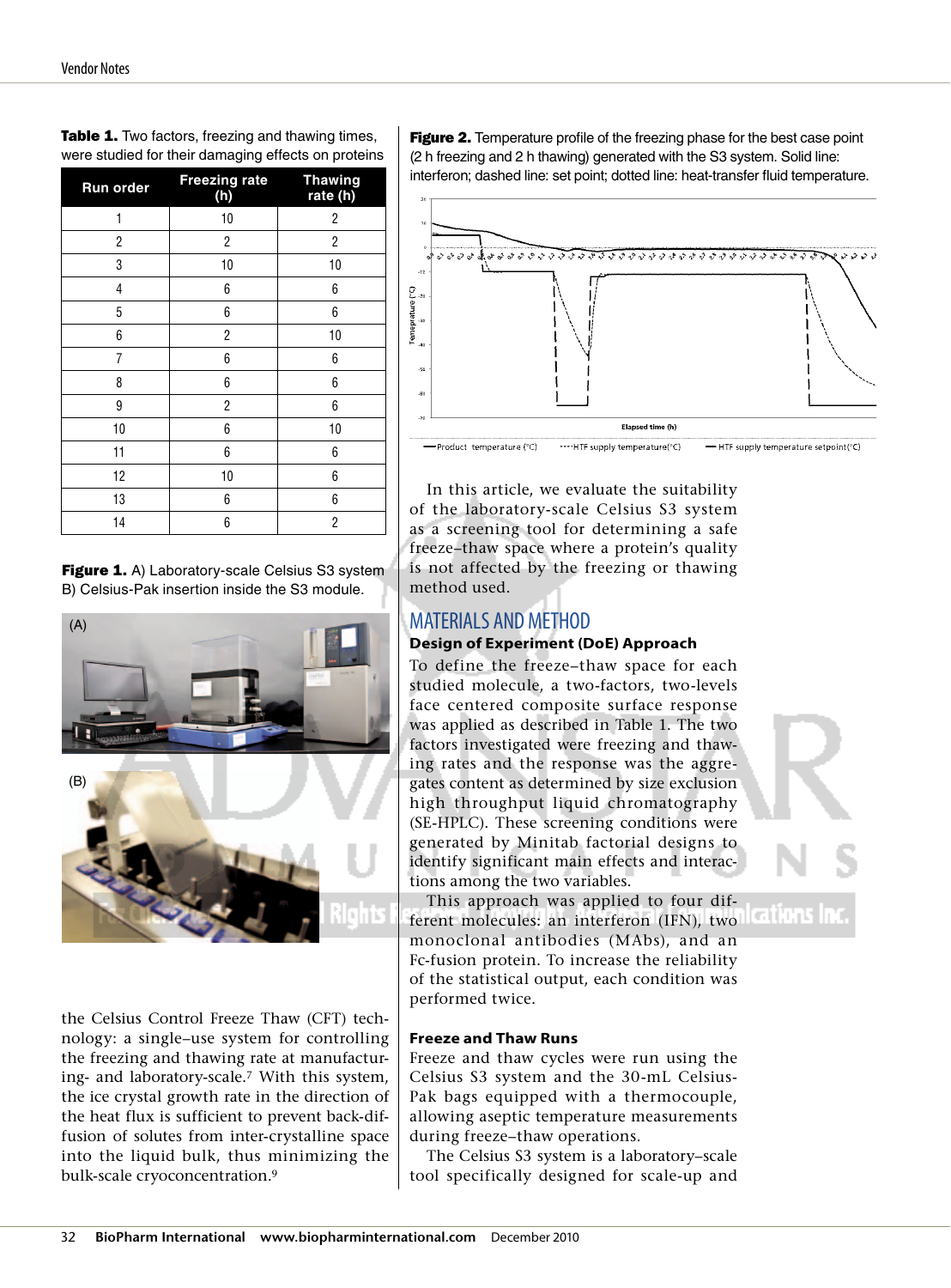

Figure 3. Description of the undercooling phenomenon

scale-down freeze–thaw studies. The system, shown in Figure 1A, includes a freeze–thaw module, an orbital mixer, a temperature control unit, and a data-acquisition system for temperature control and recording. The 30-mL single-use bags, filled to the nominal volume with protein samples, were placed in the Celsius S3 module between a pair of heat-exchange plates within which circulates a heat-transfer fluid (HTF) as shown in Figure 1B. This setup reproduces the freezing and thawing conditions encountered at large scale because it uses the same freezing distance and the same material of construction as the production-scale Celsius-Paks. This configuration allows for a controlled freezing process based on bidirectional crystal growth along the general direction of the heat flow.9

The thermocouple used to monitor the temperature of the sample was located 1 cm below the liquid level at the last point to freeze (LPTF) of the container (Figure 4). Then, by monitoring the temperature of the product and that of the HTF, it was possible to generate the typical temperature profiles of the freezing and thawing processes for each molecule and condition studied.

All freezing and thawing parameters of the Celsius S3 system were defined using

the Cryopilot 5.0.1 software. This custombuilt software allows control and monitoring of the sample, the HTF temperatures, and the mixer unit. To generate the necessary freezing and thawing times required by the DoE listed in Table 1, a freeze–thaw program was created for each studied condition by changing the temperature set point of the HTF during time as represented by the dashed line in Figure 2.

#### RESULTS AND DISCUSSION

#### **Freeze–Thaw Temperature Profiles**

A freezing process begins by cooling the liquid down to its transition temperature (approximately 0 °C in this study). The system then releases its latent heat of solidification at nearly constant temperature, creating a temperature "plateau" whose duration indicates the rate of ice crystal growth. This phase is the most crucial part of a freezing process because the rate of crystal growth will determine the importance of the cryoconcentration effect, and therefore, the product stability. In this study, we defined the freezing time as the plateau duration.

Figure 2 shows a temperature profile of the DoE "best case" point with a freezing plateau of 2 h. By lowering further the temperature after the 2 h plateau, the products' temperature profiles drop down very quickly with the same slope as the HTF temperature profile, indicating the end of freezing. The temperature set point with a "stair shape," and especially the short pulse of low temperature at  $-45$  °C at the beginning of the freezing process (i.e., between 2 and 3 h), was implemented to limit the undercooling effect typical of low salt solutions. This pulse was necessary to give enough energy to start the nucleation, thereby avoiding a delay in the freezing process.

Undercooling lowers the liquid temperature below a solution's freezing temperature while maintaining its liquid form. A liquid below its standard freezing point will crystallize in the presence of a nucleus around which a crystal structure can form. However, lacking any such nucleus, the liquid phase can be maintained all the way down to the temperature at which homogeneous crystal nucleation occurs. The homogeneous nucleation can occur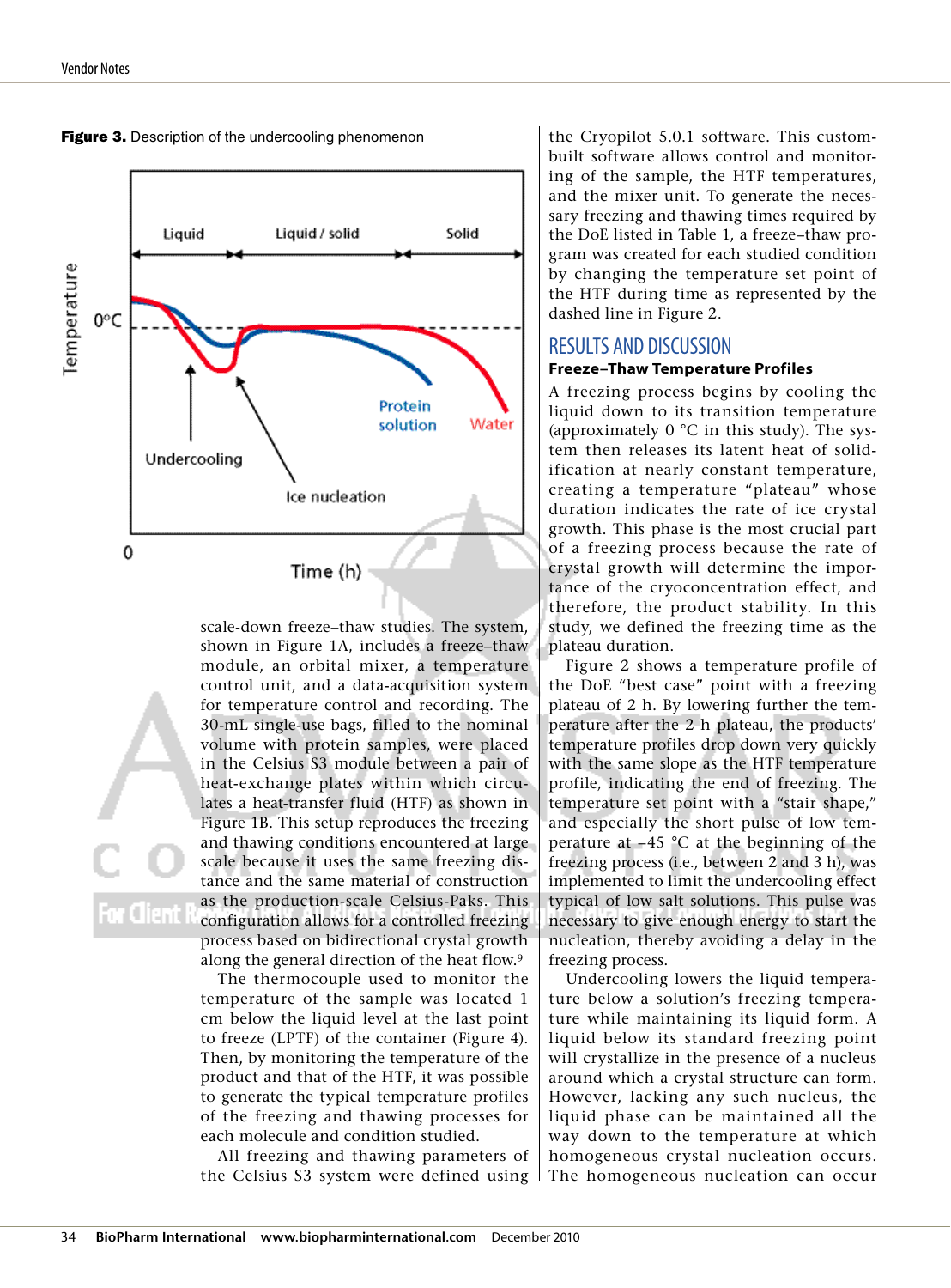sartorius stedim sartorius stedim

**Figure 4.** Description of the freeze–thaw process occurring in the bag. (LPTF: last point to freeze)

Freezing pathway

above the glass transition where the system is an amorphous (non-crystalline) solid and will occur very quickly (Figure 3).4 Undercooling occurs randomly and cannot be completely eliminated. It can indirectly affect protein quality and can clearly generate differences in batch-to-batch or sample-to-sample preparation, creating unwanted heterogeneities in the process. Therefore, a limitation or a partial control of the undercooling effect can reduce the risks of eventual sample damaging.

With the Celsius S3 system, the thawing phase cannot be defined by a clear plateau. In fact, if during the freezing process the heat exchange has an outside–inside direction resulting in a precise LPTF, thawing occurs in the opposite direction, resulting in a growing liquid zone without a well-defined point (i.e., there is no "last point to thaw"). Therefore, the thawing time is defined as the time to melt the whole product.

For this study, the end of thawing was determined by a small drop on the thawing profile (Figure 5). At the end of the thawing phase, the remaining ice starts detaching from the wall's container and moves to the surface of the liquid toward the temperature probe (located in the center of the container at the LPTF), resulting in a small drop in the temperature. In other words, the thawing Figure 5. Temperature profile of the thawing phase for the best case point (2 h freezing and 2 h thawing) generated with the S3 system. Solid line: interferon; dashed line: set point; dotted line; heat transfer fluid temperature.

LPTF



time was defined as the time period covering the beginning of thawing, i.e., when the HTF set point is switched to the target thawing temperature, up to the small drop of temperature previously described. Finally, for each thawing time required by the DoE, a specific thawing temperature set point was defined.

#### **Freeze–Thaw QbD Approach**

The impact of freeze and thaw on different molecules, an IFN, an Fc-fusion, and two MAbs was investigated using a DoE approach as outlined in Table 1. Two param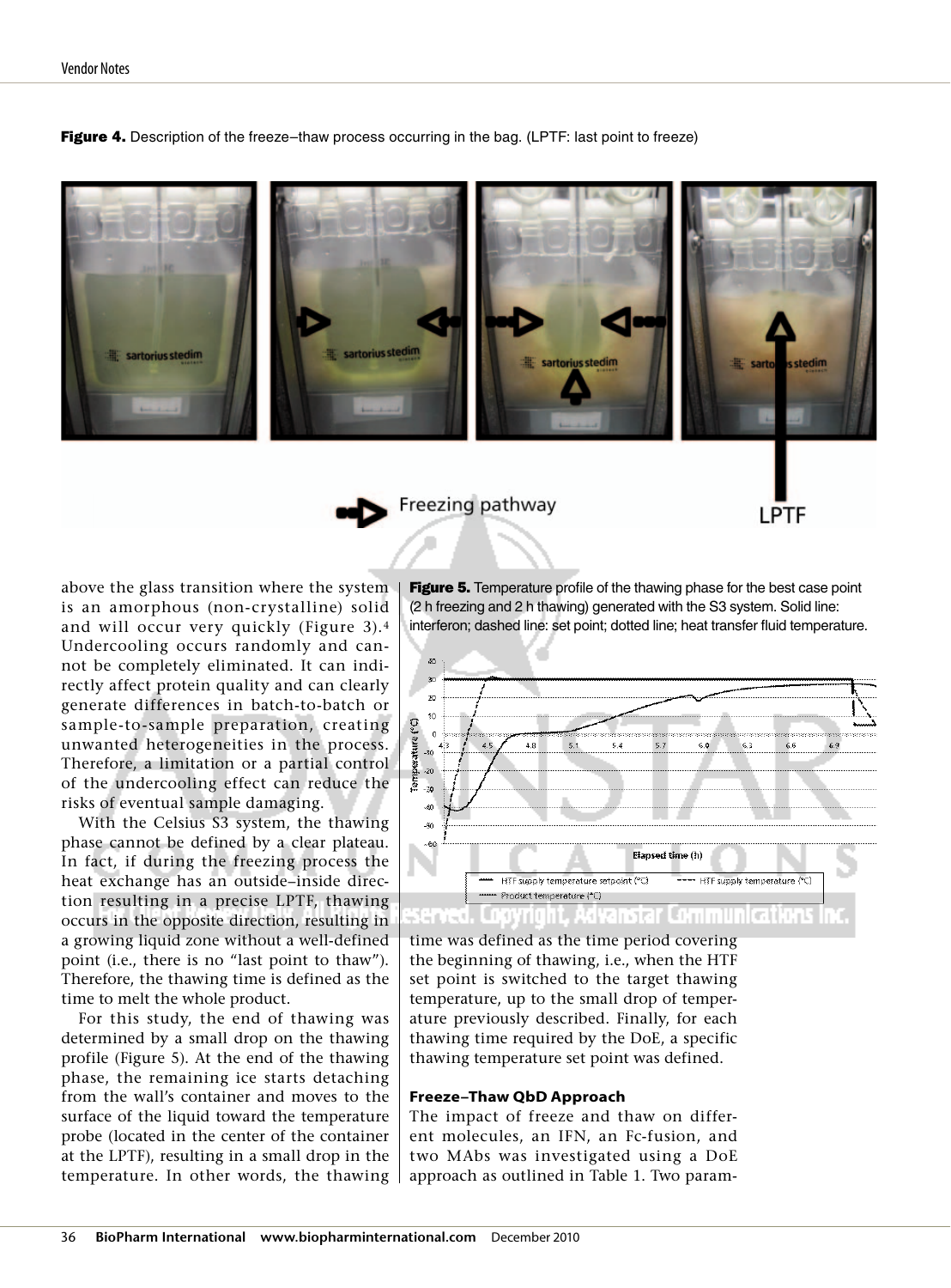Figure 6. DoE surface response representation of the interferon dimer reduction expressed as a percentage of a reference freezing–thawing procedure under non-controlled conditions (as explained in the text). For each experimental condition dimer, content was measured and divided by the dimer's content of the reference.







Figure 8. Kinetic study of interferon (IFN) formulated with a protecting agent. Solid line: temperature profile of the incubation. Square: IFN dimer conversion during incubation at high temperature.



eters, i.e., freezing time and thawing time, that are known to have a major damaging impact on proteins were studied.4,9,10 The formation of high molecular weight (HMW) species, which has been described as the most probable protein-degradation pathway during freeze–thaw cycles was then monitored by SE-HPLC.4,5

The amount of these multimeric forms (i.e., dimers for IFN and aggregates for the Fc-fusion and MAbs) generated during freezing or thawing was compared to the HMW species content generated during a standard freezing procedure that used a simple and uncontrolled freeze–thaw system, which requires >10 h for freezing and >10 h for thawing. The difference expressed in percentage of multimeric content between the reference procedure and the freeze–thaw conditions of the DoE, was then used as response for the DoE. The output of the study carried out on the IFN is summarized in Figure 6, which describes the DoE results modeled and analyzed by the Minitab 15.1 software. The  $R^2$ value of 97.2% indicates the high validity of the model. The P value for freezing time was 0.067, higher than the typically chosen a-level of 0.05, indicating that freezing rate does not significantly affect the reduction of a dimer compared with the uncontrolled system. On the other hand, the P value of the thawing time was 0.001, well below the a-level, indicating that the thawing rate has a strong impact on protein quality and that a dimer content reduction has to be expected. Figure 6 clearly points out that a maximal dimer content reduction, up to 18%, can be achieved for very short thawing times of <3 h. However, despite this strong decrease in dimer content, the observed value was still above specification limits.

When the product is thawed using the fastest condition, a thawing plateau of 2 h and incubated at a higher temperature (>29 °C) for an additional few hours, up to 56% of the formed dimers were converted to the more active monomeric form (Figure 7). These findings clearly indicate that dimers are preferentially formed during freezing and that they are then partially converted into monomers during thawing. The conversion rate is visibly temperature dependent, and the higher the temperature, the faster the dimer conversion.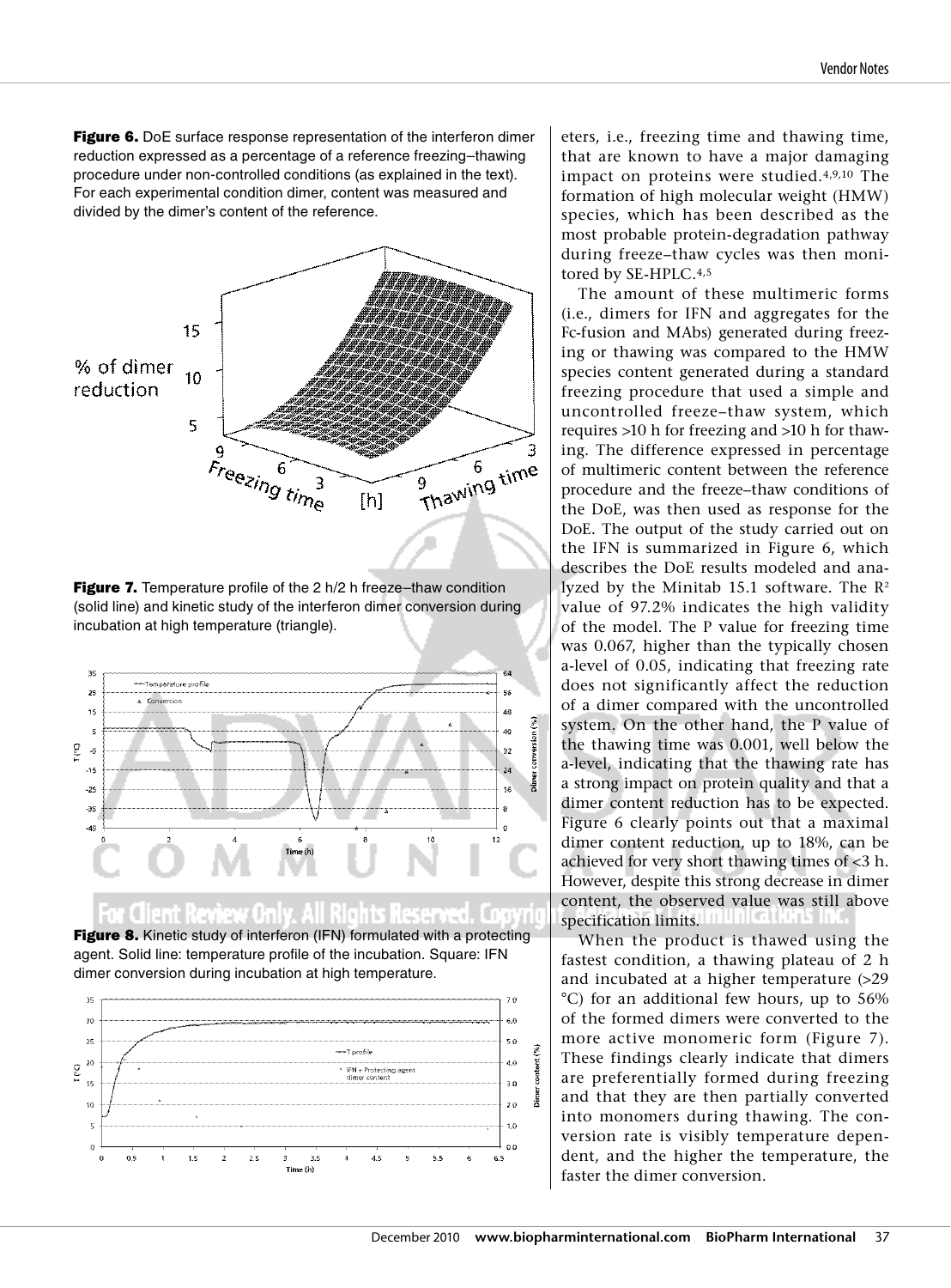

Figure 9. Fc-fusion protein aggregate content measured for each DoE condition. Ref. represents the initial sample before any freeze–thaw cycles.

In an additional experiment, the IFN was formulated in the presence of a protecting agent aimed at limiting the dimer formation during freezing, and a fast freeze–thaw cycle (with a thawing plateau of 2 h) was applied. After complete thawing, the sample was immediately incubated at  $+7$  °C for a few hours to stop any conversion activity and the dimer content was measured. A conversion kinetic study was then started by incubating the sample at +29 °C during a period of 6.5 h. The results are summarized in Figure 8 and indicate that almost complete conversion is obtained after only 2.5 h incubation. The obtained value of <1% of dimer content aligns with the specification in use for this product.

As previously mentioned, a similar approach was carried out on an Fc-fusion protein and two additional MAbs. However, in these cases, no significant difference in terms of aggregate content was observed (Figure 9). It means that a well-controlled freezing procedure such as the Celsius system might not be necessary, and a simpler and cheaper system such as the Flexible Freeze Thaw containers (Celsius FFT) may be more appropriate. The Celsius FFT concept combines a flexible container with a semi-rigid polymeric protective shell (Figure 10). The contribution of the protec-

Figure 10. Celsius FFT system: a single-use bag encapsulated inside a protective polymeric shell.



# dvanstar Communications

tive shell is predominant in the absorption of stresses resulting from processing or handling conditions (i.e., protection against impact and vibration). At low temperatures, the physical properties of plastic materials may change sufficiently to introduce brittleness that can reduce the capacity of the bag to absorb shocks leading to possible bag, port, tubings, or connector breakage. The FFT system is designed for freezing and thawing protein solutions in conventional and commercially available equipment (e.g., laboratory and walk-in